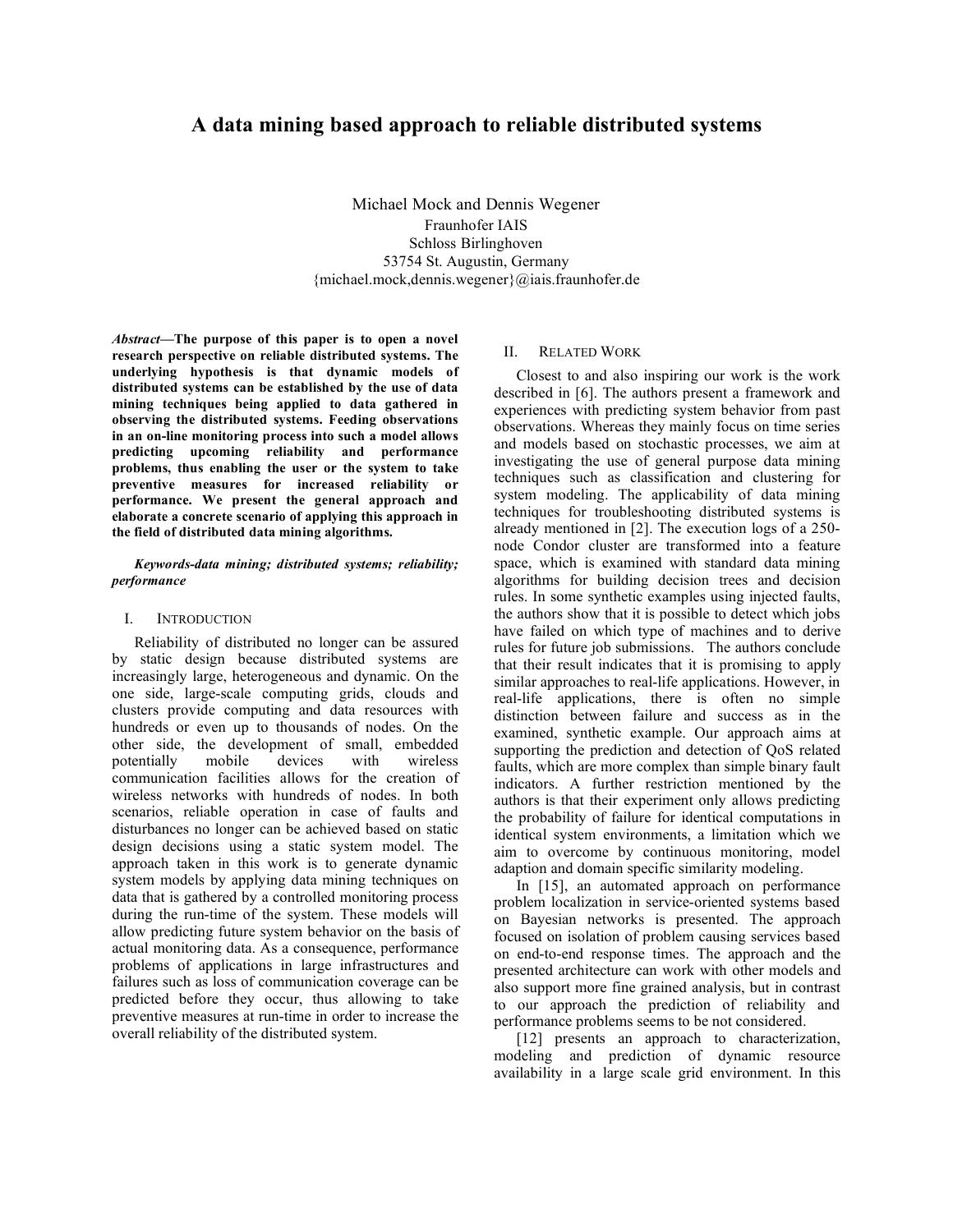approach, different classes of resource availabilities, which can vary due to policies, are identified and individually modelled. The availability is then predicted based on Bayes- and Nearest Neighbour algorithms. The approach is more focused on availability over time than on error or fault detection. Detection of resources that are available but disturb the execution, e.g. because they are slow due to mis-configuration, partially blocked by other processes or have bottlenecks w.r.t. the scenario, seems to be not supported.

In [3], a data mining based approach on fault prediction and detection on the grid is introduced. The architecture of a distributed enactment engine (ASKALON) that supports intelligent fault detection is presented. [4] gives a model based approach for application specific fault diagnosis, implemented via wrapper services that encapsulate the original services. Users add fault diagnosis to the services, on which models are build by data mining algorithms. Both approaches of using data mining techniques are similar to our approach, but based on system parameters (middleware, memory, etc.) only. Only successful and not successful executions seem to be considered, bottlenecks and performance lacks seem to be not considered.

## III. GENERAL APPROACH

Distributed Systems today grow dynamically in terms of new applications, hardware and network components, users and workload changes. Complex interactions between the different layers of a distributed system make systems and effects of faults hard to understand such that faulty behavior and poor performance cannot always be distinguished. Our approach to reliable operation of distributed systems is based on building a dynamic model for the distributed systems from monitored system data. Similar to our work in [12], we aim at determining system parameters that are significant for predicting relevant changes such as faults, in the system. Fig. 1 depicts the overall approach.



In detail, we want to evaluate collected data of the system with the help of data mining techniques in order to build a model of the system. This model can be used for online prediction of the system's behavior and thus gives the opportunity to react even before faults or errors occur. The following depicts a 5-Step approach on predictive maintenance for distributed systems:

- Step 1 **Data Gathering (logging, online monitoring**): This step provides the basis for building the model of the system. the model of the system. Observational data from the operational system is gathered either in an online or an off-line setting. Using data from the real system for model building allows for much more realistic models than a-priori static models or simulations.
- Step 2 **Model Building**: This step is based on the data mining analysis of the monitoring data. E.g., feature-selection and classification

|         | Example 1 [2]                         | Example 2 [3]                    | Example 3 [4]                    |
|---------|---------------------------------------|----------------------------------|----------------------------------|
| Problem | A more reliable telephone router      | A faster replicated file server  | Replace storage replica only     |
|         |                                       |                                  | when needed (permanent fault)    |
| Step 1  | Analyse system and fault logs of      | Monitor system variables of      | Monitor downtimes/recovery       |
|         | a multiprocessor telecommunication    | replicated file-servers          | times of internet nodes          |
|         | switch (4200 System variables)        |                                  |                                  |
| Step 2  | Sem. Ops / sec + Kernel memory        | Find<br>which<br>system<br>out   | Derive a Markov Model from       |
|         | allocation<br>relevant<br>most<br>are | variables correlate under normal | the failure history              |
|         | indicators that telephone connections | operation                        |                                  |
|         | requests will fail in the near future |                                  |                                  |
| Step 3  | Monitor semaphore<br>ops and          | Check whether file<br>server     | (adaptive)<br>timeouts to<br>Use |
|         | kernel mem.                           | replicas behave "correlatedly"   | detect node failures             |
| Step 4  | re-route calls to another server if   | replace server replica           | replace node only if model       |
|         | a threshold is reached                |                                  | decides for permanent fault      |
| Step 5  | (Adaptation of the model)             | (Adaptation of the model)        | (Adaptation of the model)        |

TABLE I. EXAMPLES FOR THE APPROACH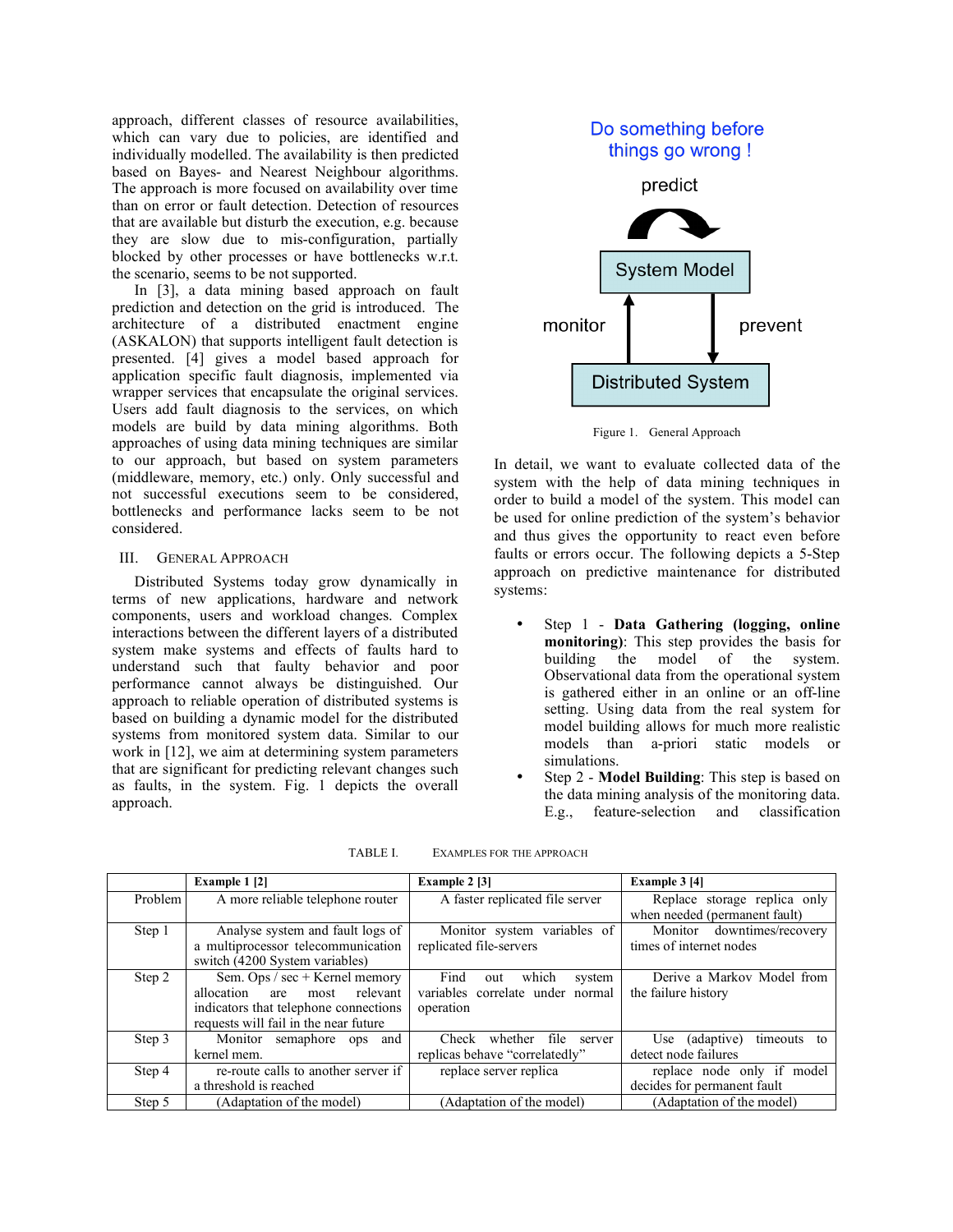Distributed environments are needed for novel scenarios

algorithms can be used to determine which parameters of the system are most correlated to failures or performance problems

- Step 3 **Online-Monitoring and Prediction**: Given that a model of the system gained in Step 2 exists, selected parameters can be monitored and short term prediction on potential problems can be made on the basis of this model. Also, predictions regarding parameter settings of the distributed system become possible.
- Step 4 **Preventive Measures**: In case that the model predicts reliability or performance problems based on the actual observations, measures might be taken to prevent problems, instance system parameters might be changed or load might be reduced
- (Step 5 **Adaptation of the model**): As the actual system might emerge over the time, adaptations of the model itself might become necessary. Basically, the model building process taking place in Step 2 on the data from Step 1 will have to be checked against longterm changes in the actual monitored data. The model adaptation might require human interaction, but also could be foreseen automatically, for instance when re-adjusting thresholds or expected delays.

Table 1 shows three examples from current research that each can be interpreted as an application of this the 5-Step schema: Call Availability Prediction in a Telecommunication System [5] (Example 1), Replicated File Servers [8] (Example 2) and Distributed Storage Management [7] (Example 3). All these examples show that system models for complex distributed systems are built dynamically from observational data. The model is then used to predict or detect reliability and performance problems. We believe that the application of data mining algorithms will be a big help for building such models. Of course, there cannot be a single model capturing all types of distributed systems at the same time. Instead, we try to find models for specific system scenarios in which we believe that an underlying process can be identified. In the next section, we present such a scenario, which is dealing with the execution of data mining algorithms in distributed, cluster- or grid-based systems.

### IV. RELIABLE DISTRIBUTED DATA MINING

In the previous section a general approach on using data mining techniques for modeling distributed systems was introduces. In this section, we focus on the application scenario of running data mining algorithms in a distributed computing environment. We present an initial system architecture and give details on the research performed in this direction.

# **DATA MINING**



# **DISTRIBUTED SYSTEMS**

Reliable operation can not be Figure 2. Data Mining and Distributed Systems

# $\it A.$  *Data Muning stati Dalhybata Osysien*s time

The aim of using distributed environments for data mining tasks as shown in Fig. 2 is to save time and resources in existing scenarios as well as the enabling of novel scenarios at all. Current Data Mining scenarios include large data sets (terabytes of data), distributed data sets (multiple organizations involved), privacysensitive data, and high computational demands. Thus, there is a clear need for state-of-the-art, rapid data analysis and for easy integration and distribution. But, depending on the point of view, a lot of questions arise when performing data mining tasks in distributed systems.

A system administrator is interested in getting to know if there are any bottlenecks in the system and if there are any components or areas in the system that cause failures. He wants to know how the system can be prevented from failures, how the system's performance and fault tolerance can be improved and in which way the system does have to adapt dynamically.

In contrast, the data miner is interested in getting to know how to parallelize or grid enable algorithms, how to parameterize them and how to organize the execution in terms of where to put the data, to make use of replication, and how many processors are needed. He wants to see if the execution makes progress (in time and in quality) and how long the computation might take (to reach a certain quality) and wants to know if an error occurred and if he has to adapt the algorithm. Fig. 3 depicts the Data Miner's point of view.

In previous work  $[13]$  we have analyzed these questions experimentally considering a specific algorithm on a specific system. The analysis has been performed "manually", i.e. by collecting log files of execution times of algorithms and keeping track of injected faults by hand. We are currently developing a distributed monitoring system for distributed data mining algorithms that will support an automated analysis. A key element is that we are not restricted to looking at the execution of the algorithms as black box, but the system allows for a fine-grained monitoring of algorithms internals. The approach and an initial architecture are presented in the next sections.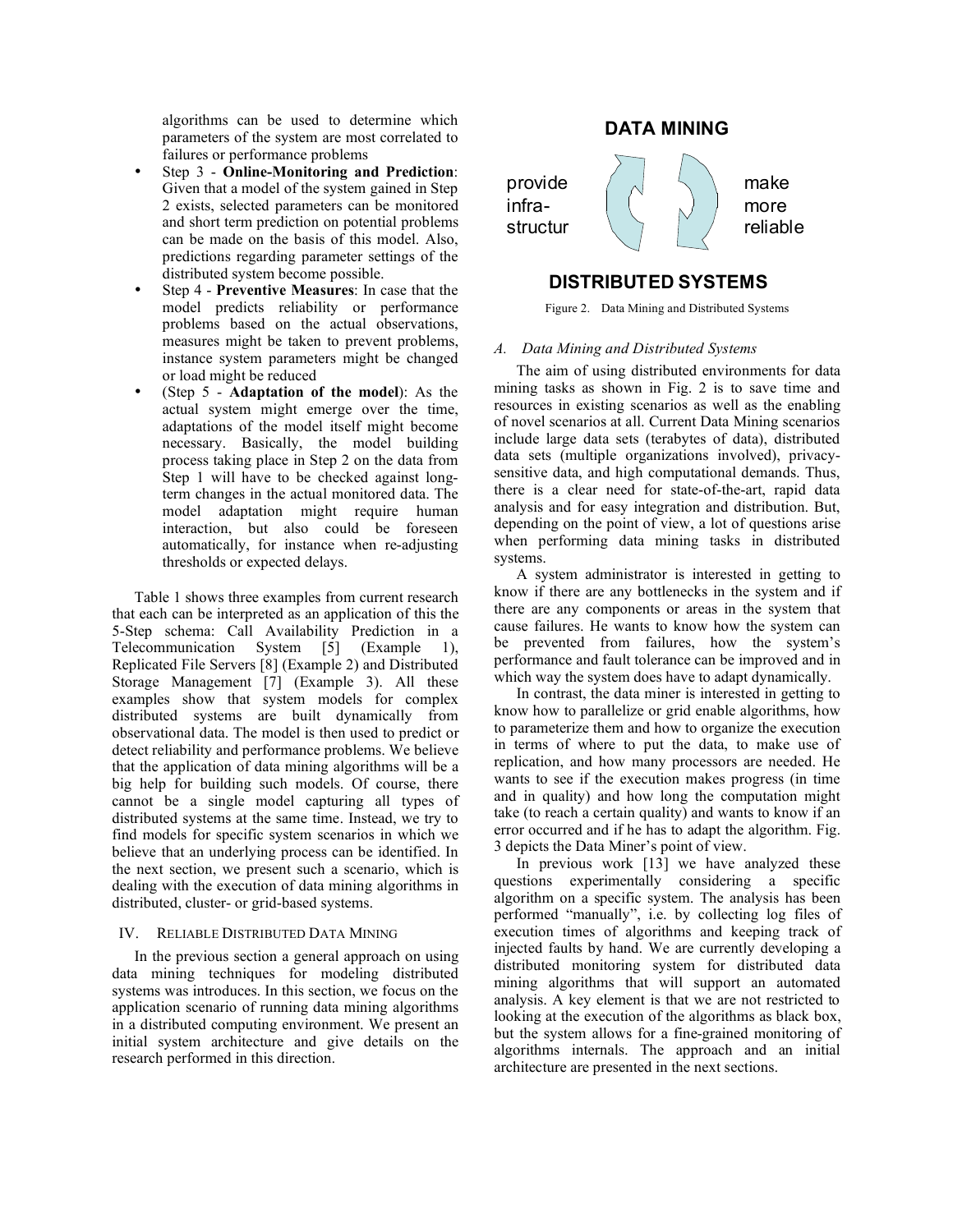

and Data Intensive DM Algorithms on the Grid

Figure 3. Data Mining as Application Scenario

#### *B. Adapting the approach*

The execution time and progress of a distributed data mining algorithm depends on many parameters, such as type, implementation, parallelization and parameters of the algorithm, size, pre-processing and values of the input data, and performance, load, and health-state of the targeted computing environment. The ultimate goal would be to build a model that captures all relevant parameters such that it becomes possible to predict the execution time and progress of distributed data mining algorithms. Such a prediction could be used in several manners: a data miner could

compare the estimated time and progress with the actual progress of ongoing executions in an online-monitoring setting, such that irregularities can be detected and respective measures can be taken, for instance, canceling and re-submitting the computing job to different machines. Also, changes in the reliability and performance of different target computing performance of different target computing environments can be detected, even in an off-line setting. Adapting the presented approach to standard data mining scenarios leads to the following five steps:

- Step 1 Data Gathering: monitor executions of DM algorithms: system and algorithm-info
- Step 2 Model Building: based on DM algorithm executions, input data, resources, faults etc.
- Step 3 Online-Monitoring and Prediction: predict expected runtimes & progress and make suggestions for parameter settings
- Step 4 Predictive Maintenance & feedback: adapt the execution and inform user of progress, unexpected behavior and suggestions as early as possible
- (Step 5 Adaptation of the model) adapt parameters of the model to long term drift of the system behavior

## *C. System Architecture*

In the following, an initial architecture is presented that enables data miners to build a system model for execution time prediction and performance faultdetection for distributed data mining algorithms. Fig. 4 depicts the architecture, which is currently being implemented [14].



Figure 4. A semantic annotation file describing k-means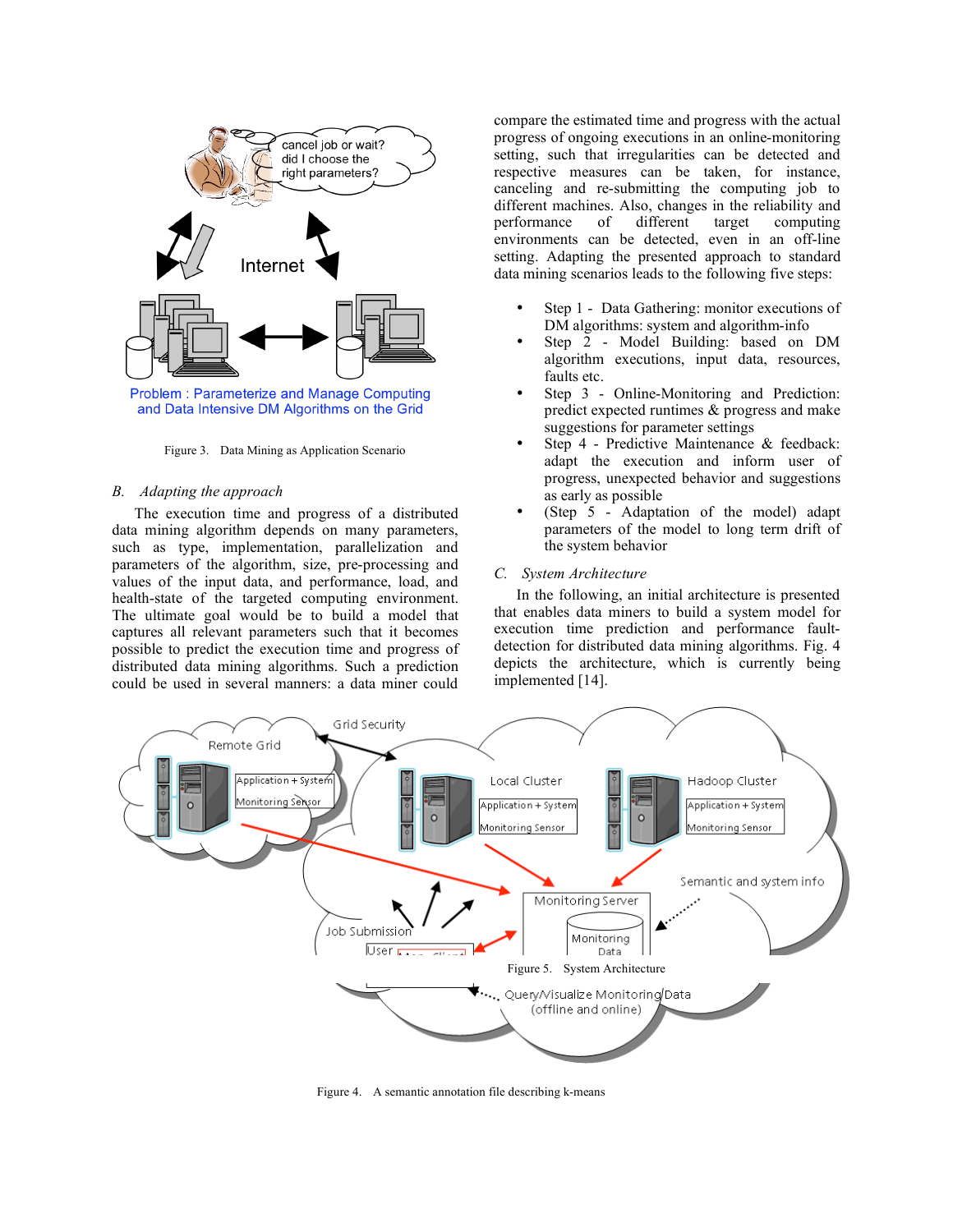```
<Computation name="K-means" order="1">
  <Loop name="Runs Loop" level="1" type="unbounded" order="1">
     <ProgressMarker name="Runs Loop Iterator" level="2" type="multi_1to1"/>
     <Loop name="Optimizations Loop" level="2" type="unbounded" order="1">
       <ProgressMarker name="Opt. Loop Iterator" level="3" type="multi_1to1"/>
       <ProgressMarker name="Curr. Dist. Sum Value" level="3" type="multi_1to1"/>
     \langleLoop\rangle<ProgressMarker name="Stable Distance Sum Value" level="2" type="multi_1to1"/>
  </Loop>
  <ProgressMarker name="Best Distance Sum Value" level="1" type="single"/>
</Computation>
```
#### Figure 5. A semantic annotation file describing k-means

Computing clusters hold the sensors that generate the monitoring data. We distinguish between system related monitoring data, which can be taken from standard tools, the operating system or middleware running on the machines, and application related monitoring data which contains semantic information on the execution of algorithms. A central monitoring server collects the monitoring data and merges it into a database.

The database holds the semantic and system information on which an analysis can take place offline and online. In the offline case, the monitoring data is analyzed in order to build the above-mentioned model of the system, if possible. Such a model could also include parameters, which are available only during the execution of an algorithm, for instance, that the execution of a loop can be estimated given that the first iterations have been performed and their execution time is known. Later, the generated model can be used online for presenting job status information including predictions to the user.

## *D. Semantic annotation of data mining algorithms*

A key element of the approach is the semantic aggregation of collected monitoring data from semantically annotated data mining algorithms. This allows data collected from execution runs to be interpreted in the context of the monitored application. Semantic annotations are inserted as so-called progress markers into the algorithm according to semantic model of the algorithm, which is described by the algorithm developer in an XML-file [9]. We illustrate the approach by the means of an example: K-Means is a clustering algorithm that aims at partitioning a set of observations into k clusters where each observation belongs to the cluster with the nearest mean. The RapidMiner [10] implementation of the well known K-Means algorithm serves as example for the semantic instrumentation of data mining algorithms. The algorithm is structured as follows: an outer loop (runs) iterates over an inner process of cluster assignment. The inner process consists of a random initialization of cluster centroids and an inner loop (optimization) for a converging optimization of the cluster assignments. The progress markers in this scenario consist of the number of iterations of the different loops and a quality measure (distance value) of the cluster assignment. Fig. 5 shows

the semantic description in an XML format. The K-Means algorithm can be distributed (see e.g. [1]) as the iterations of the outer loop represent different independent runs which can be computed in parallel.

## V. CONCLUSIONS AND OUTLOOK

In this paper, we opened a novel research perspective on reliable distributed systems based on an approach of modeling distributed systems with data mining techniques. We introduced an initial architecture for observing the distributed systems and algorithm executions that allows for model building and on-line monitoring based on predicting upcoming reliability and performance problems with previously generated models. Users are enabled to take preventive measures for increased reliability or performance. We presented a concrete scenario of applying this approach in the field of distributed data mining algorithms.

Building an execution time and progress prediction model for some selected data mining algorithms being implemented in a specific distributed environment remains future work.

### ACKNOWLEDGMENT

The authors gratefully acknowledge the financial support of the European Commission for the Project ACGT, FP6/2004/IST-026996.

### **REFERENCES**

- [1] Adranale, D.: Parallelization of the Weka Data Mining Toolkit on Hadoop. Master Thesis at Department of Distributed Systems, Faculty for Informatics, Otto-von-Guericke University of Magdeburg (2008)
- [2] Cieslak, D.A.; Thain, D.; Chawla, N.V., "Short Paper: Troubleshooting Distributed Systems via Data Mining," *High Performance Distributed Computing, 2006 15th IEEE International Symposium on* , vol., no., pp. 309-312, June 19- 23 2006
- [3] Duan, R.; Prodan, R.; Fahringer, T., "Short Paper: Data Mining-based Fault Prediction and Detection on the Grid," *High Performance Distributed Computing, 2006 15th IEEE International Symposium on* , vol., no., pp.305-308
- [4] Hofer, J. and Fahringer, T. 2007. Grid Application Fault Diagnosis Using Wrapper Services and Machine Learning. In *Proceedings of the 5th international Conference on Service-Oriented Computing* (Vienna, Austria, September 17 - 20, 2007). B. J. Krämer, K. Lin, and P. Narasimhan, Eds. Lecture Notes In Computer Science, vol. 4749. Springer-Verlag, Berlin, Heidelberg, 233-244